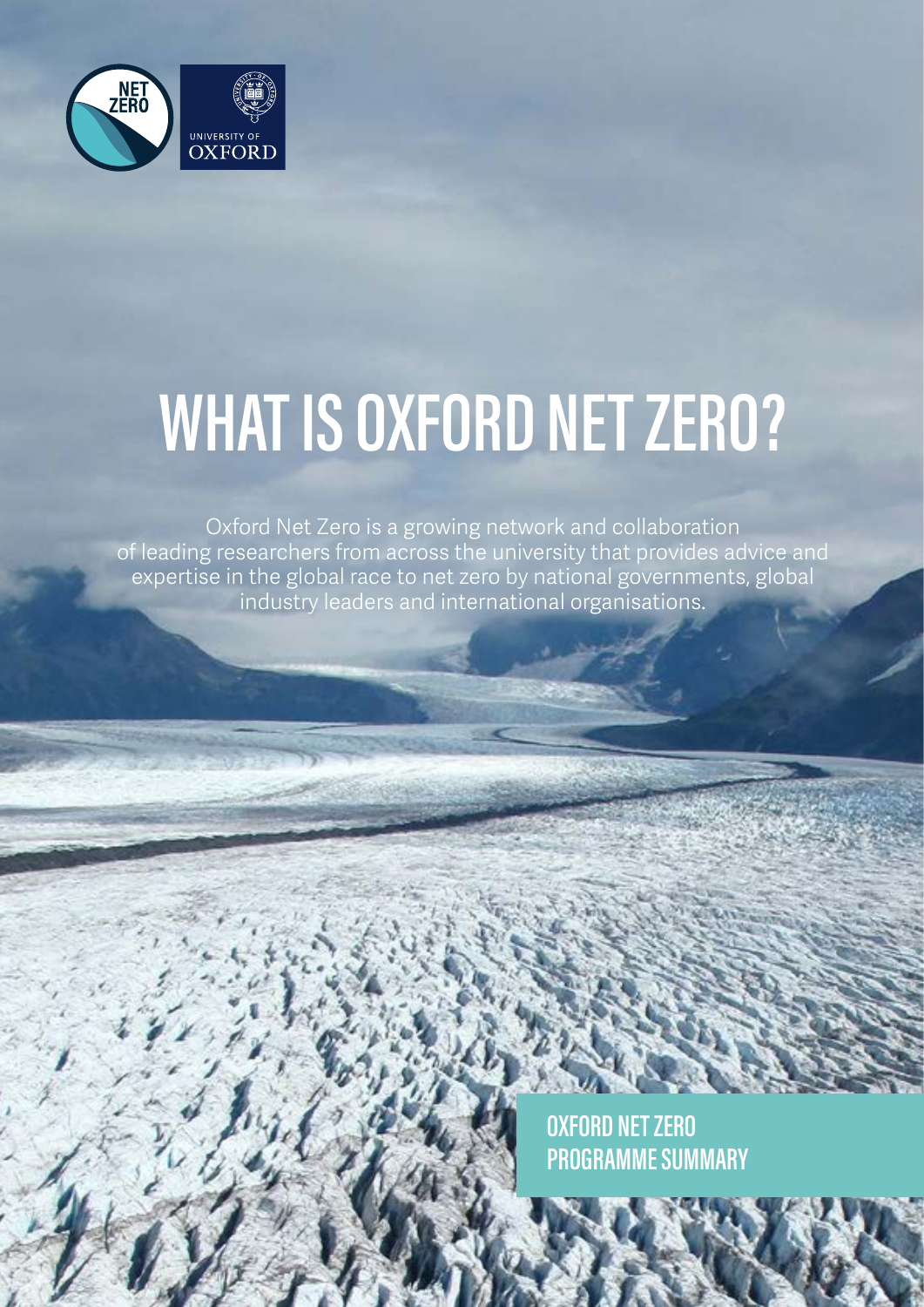### **OUR THREE IMPACT AREAS**

#### **INTEGRATED INTERNATIONAL RESEARCH COMMUNITY**

• Enhanced overall level of research excellence at Oxford, in particular on

- **Greater diversity in excellent net zero research**
- interdisciplinary topics
- Oxford and network of international partners established as global research centre with inclusion of Global South

#### **TRANSFORMATIVE RESEARCH**

- Increased credible and relevant research available to inform pathways and visions of a net zero future
- Raised awareness of coverage and robustness of targets in run up to COP26 and beyond; increased understanding of international progress toward global net zero as set out in Paris Agreement
- Long-term, sustainable funding opportunities identified and realised

We will do this through the establishment of the world's leading translational research initiative providing an integrated view of the scientific, ecological, economic and social challenges through sustained engagement with business, civil society and national and international policy makers.

#### **POLICY, BUSINESS AND PUBLIC ENGAGEMENT ON NET ZERO**

- Increased engagement with global stocktake report reflecting science of net zero
- Visibility of key climate solutions and effective net zero pathways increased across stakeholders
- Increased awareness and establishment of high quality net zero targets across sectors

### **OUR VISION**

Oxford Net Zero aims to transform policies and practices at multiple scales to co-achieve net zero emissions and sustainable development.

## **OUR PEOPLE**

Prof Myles Allen • Prof Sam Fankhauser • Dr Steve Smith

Dr Aoife Brophy • Dr Tom Hale • Prof Cameron Hepburn • Prof Mike Kendall • Dr Radhika Khosla • Prof Javier Lezaun • Prof Michael Obersteiner • Prof Lavanya Rajamani • Prof Ros Rickaby • Prof Nathalie Seddon • Prof Thom Wetzer

Kaya Axelsson • Dr Conor Hickey • Dr Donghyun Lee • Dr Sara Nawaz • Stuart Jenkins • Dr Tom Kettlety • Dr Jessica Omukuti • Dr Aline Soterroni • Dr Jose Maria Valenzuela • Tristram Walsh

Kate Cullen • Charmian Love • Eli Mitchell-Larson

George Hope • Heather Waller

**1**

**2**

**3**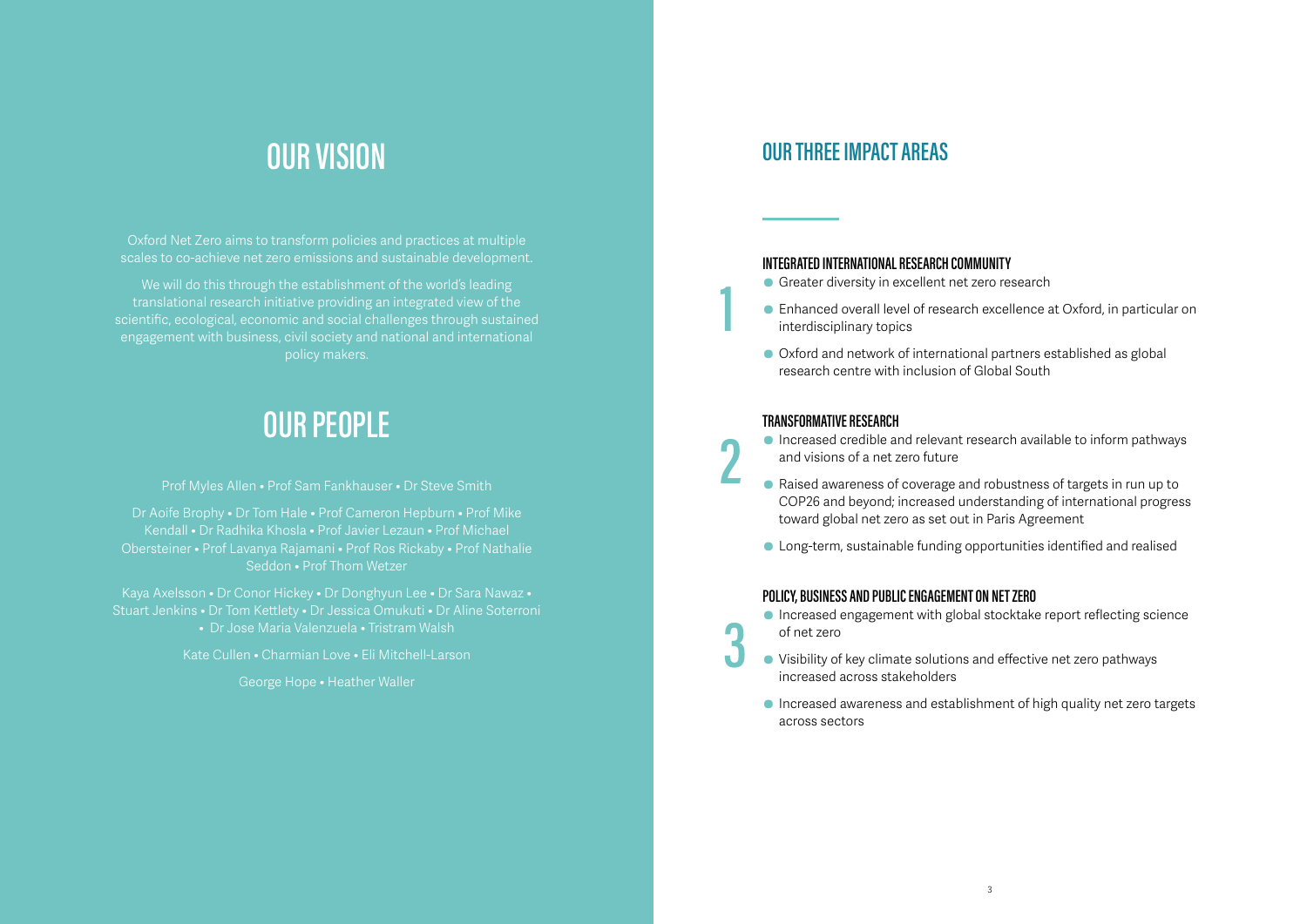

- Awarded £2.2m four-year grant by the University of Oxford Strategic Research Fund
- Appointed four ONZ Fellows (in inclusive net zero, policy engagement, geological carbon storage and nature-based solutions) and a support team of Programme Manager, Communications Manager and Administrator
- A total of £3.3m secured or leveraged as part of the ONZ initiative
- Created a collaborative culture of co-authorship as demonstrated through "[The Oxford Principles for Net Zero Aligned Carbon Offsetting"](https://www.smithschool.ox.ac.uk/publications/reports/Oxford-Offsetting-Principles-2020.pdf) and ["The meaning of net zero and how to get it right](https://www.nature.com/articles/s41558-021-01245-w)"
- Partnered with B Corp Climate Collective and SME Climate Hub to launch [Net Zero Tools Library](https://netzeroclimate.org/tools-library/)
- Engaged nearly 3,000 viewers with [The Road to Net Zero: Climate in the](https://www.oxfordmartin.ox.ac.uk/event-series/oxford-net-zero-climate-in-the-balance/)  [Balance](https://www.oxfordmartin.ox.ac.uk/event-series/oxford-net-zero-climate-in-the-balance/) Webinar Series in partnership with the Oxford Martin School
- Published "[Taking Stock: A global assessment of net zero targets](https://ca1-eci.edcdn.com/reports/ECIU-Oxford_Taking_Stock.pdf?mtime=20210323005817&focal=none)" and played a key role in launching the [Net Zero Tracker](https://zerotracker.net/)
- Led development of the "Starting Line" for UN Race To Zero
- Written evidence submitted to the inquiry on Net Zero Governance by the Business, Energy and Industrial Strategy Committee
- Guidance cited as evidence in landmark Dutch court ruling against Shell
- Brought together over 1,000 academics and climate policy experts in a multi-hub hybrid [Climate Neutrality Forum](https://netzeroclimate.org/climateneutralityforum) held in Berlin, Oxford and Milan to identify sensitive intervention points for achieving carbon neutrality, which were presented at COP26 in partnership with JPI Climate
- Took part in at least 17 events at [COP26](https://netzeroclimate.org/cop26/) and engaged widely with national and international media
- Director Myles Allen's Ted Talk on how to stop global warming has been viewed 80,000 times

#### **WHAT'S UP NEXT?**

- Add a Net Zero Standards Lead and Business Fellow to the team
- **•** Formalise the ONZ Research Strategy focused on the science of net zero across a multi-disciplinary team
- Launch executive education course in partnership with the Smith School and Apolitical
- Develop a centralised platform where businesses come to advance ONZ thought leadership
- Scale policy engagement through local partnerships with think tanks and universities in key nations around the world for achieving net zero
- Contribute to global stocktake of progress toward net zero
- Track net zero commitments (countries, cities, regions, actors), improving and expanding the [Net Zero Tracker](https://zerotracker.net/)
- Raise collective thinking about net zero via responsive outreach and tailored education to target audiences (i.e. policy makers)
- **Grow the Tools Library into a Net Zero Action Platform to support** businesses with tailored and curated guidance throughout their net zero journeys, working with the World Business Council for Sustainable Development and other partners

#### **WHAT HAVE WE ACHIEVED SO FAR?**